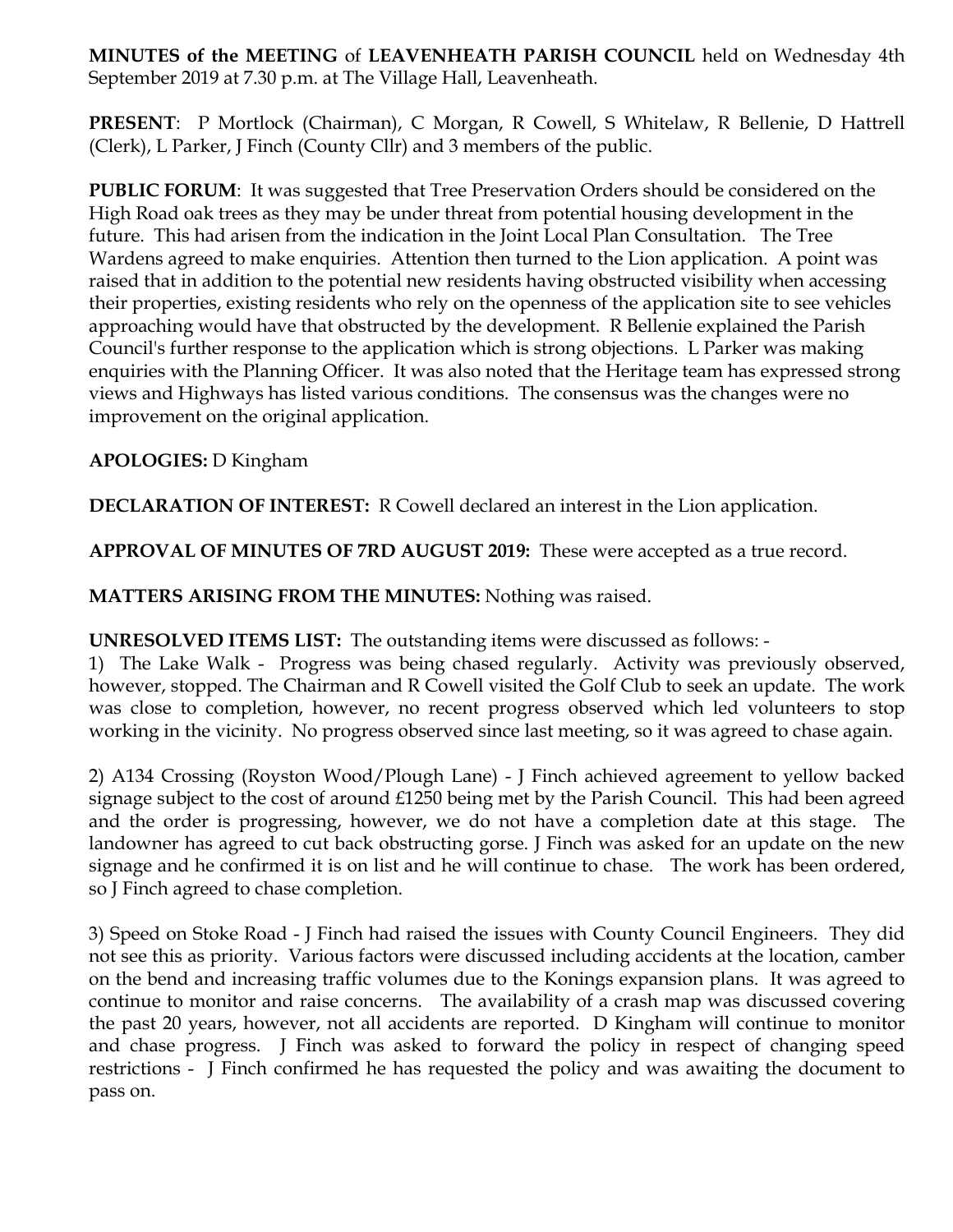**BABERGH DISTRICT COUNCIL REPORT:** District Cllr Lee Parker attended and reported on the continued work on the Joint Local Plan. Bin collection changes had brought about initial problems, but he was hopeful these were now close to resolution. The refurbishment of Kingfisher Leisure Centre is underway and should be completed by Christmas. L Parker will follow up the request for an access key at the Public Open Space path maintained by the District Council - **Action L Parker**. J Finch noted that he needs to investigate access issues from the highways leading to the path.

**POLICE REPORT**: There was no report, however, P Mortlock had provided a link showing our crime figures that can be accessed from our website. S Whitelaw reported on the crimes during July which are showing on the site which include 1 local report.

**SUFFOLK COUNTY COUNCIL REPORT:** County Cllr J Finch attended and reported on improvements to GCSE results across a range of subjects, the winners of the Suffolk's Creating the Greenest County awards were announced, Red House Residential Home in Sudbury crowned the 2019 Suffolk Care Home Olympics Champions, new Lorry Watch schemes launched and Cllr Finch had walked six legs of his sponsored walk along the Stour Valley Path. Further Adoption/Fostering sessions have been arranged.

**NEIGHBOURHOOD PLANNING/ HOUSING NEEDS SURVEY:** The Lady Anne Windsor Charity attended the Neighbourhood Planning Meeting to share their on-going plans. They are considering some rented properties to help fund the Scheme. In relation to the Neighbourhood Planning Steering Group, progress is being made. S Whitelaw proposed this Council funds the Housing Needs Survey to avoid any unnecessary delays. This was seconded by C Morgan and duly carried. The Terms of Reference had been considered by the Neighbourhood Planning Steering Group and they felt it covered what was required. The Parish Council therefore agreed to adopt the Terms of Reference with immediate effect.

**CORRESPONDENCE:** On-going correspondence was discussed

HIGHWAYS: The hedge had been reported as obstructing vision from exiting the High Road onto the A134. R Cowell felt the verge may be more of the issue. A broken manhole cover had been reported between meetings.

**FINANCE:** The Bank Balances as at 4th September are £32930.29 in the Community Account and £15459.25 in the Rate Reward Account making a total of £48389.54. An ash tree had been identified as having died. It is located on the Village Green and a quote had been obtained totaling £200 to remove it. The Parish Council resolved to accept the quote and have the tree removed as soon as possible - **Action Chairman/ Tree Wardens**. The Internal Audit Report was discussed showing we were fully compliant on book keeping, payment controls, budgetary controls, income controls, payroll controls, asset controls, bank reconciliation and Internal Audit Procedures. Recommendations included reviewing Financial Regulations, the insurance cover, Internal Controls including the effectiveness of Internal Audit and to ensure documents on the website are displayed until after audit. In relation to GDPR Legislation, the Auditors recognised our progress towards compliance with the introduction of privacy notices and further work was suggested to get fully compliant. A draft Internal Control Policy was then considered and adopted by resolution. It was agreed to include a future Agenda item to Review the Effectiveness of Internal Audit - **Action Clerk**.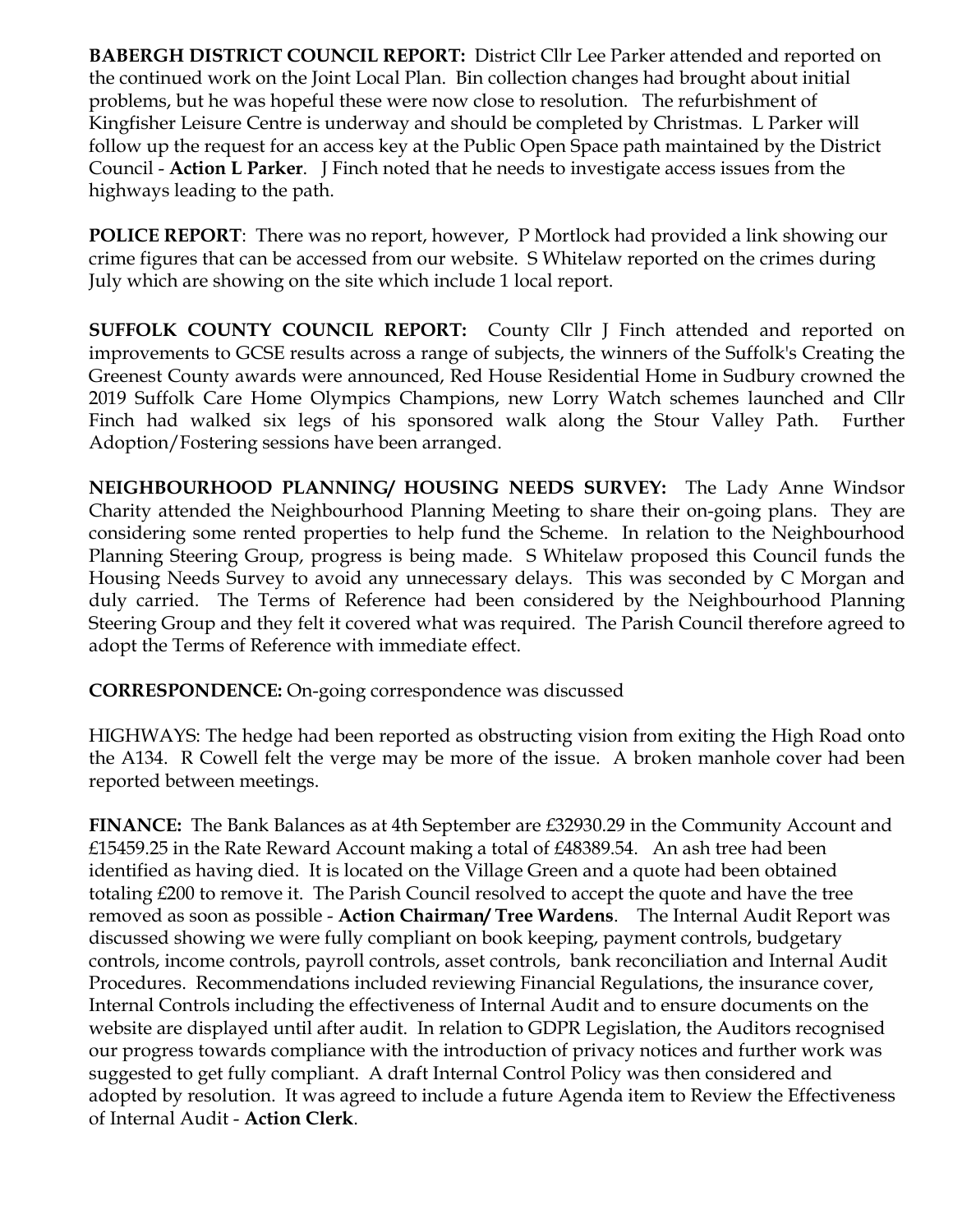## **The following were authorised for payment: -**

| Funds Transfer | 452.10   | D K Hattrell                                  | Clerk's Salary         |
|----------------|----------|-----------------------------------------------|------------------------|
| Funds Transfer | 100.40   | <b>Inland Revenue Only</b>                    | Clerk's Deductions     |
| Funds Transfer | 169.13   | <b>SCC Pension ACC</b>                        | Clerk's Pension        |
| Funds Transfer | 638.40   | Tree & Lawn                                   | V Green Maintenance    |
| Funds Transfer | 300.00   | Ask Neil Ltd                                  | V Green Maintenance it |
| Funds Transfer | 9.00     | Leavenheath Village Hall Neighbourhd Planning |                        |
|                |          |                                               |                        |
| <b>Total</b>   | £1669.03 |                                               |                        |

**REPORTS FROM ORGANISATIONS AND REPRESENTATIVES :** Reports were given from the Village Green, Village Hall and the Tree Wardens. The Village Hall had confirmed their agreement to put a box on the outside of the Village Hall for the return of Housing Needs Surveys. The Village Green organised the fence repair as agreed. The Tree Wardens are intending to remove low obstructing branches on the Village Green. The local Tree Surgeon has kindly agreed to dispose of the cuttings. Property owners in the village should be encouraged to cut back their hedges that are obstructing footways. The new dog bin installations were being arranged between R Bellenie and the Chairman.

**IDEAS TO IMPROVE THE VILLAGE**: Nothing was raised.

**REPORTS AND QUESTIONS FROM CHAIRMAN AND MEMBERS**: It was noted we cannot assist towards the Church roof due to the current legislation, the only item we are able to assist with is the Insurance of the Church. It was agreed for members to arrange a session on the Joint Local Plan Consultation to agree a response ahead of the deadline. L Parker agreed to assist with information at the session - **Action R Bellenie to arrange via email.**

The meeting closed at **9.15 p.m**.

**Planning Meeting on 4th September 2019**

*The following decisions was advised from the Planning Authority:-*